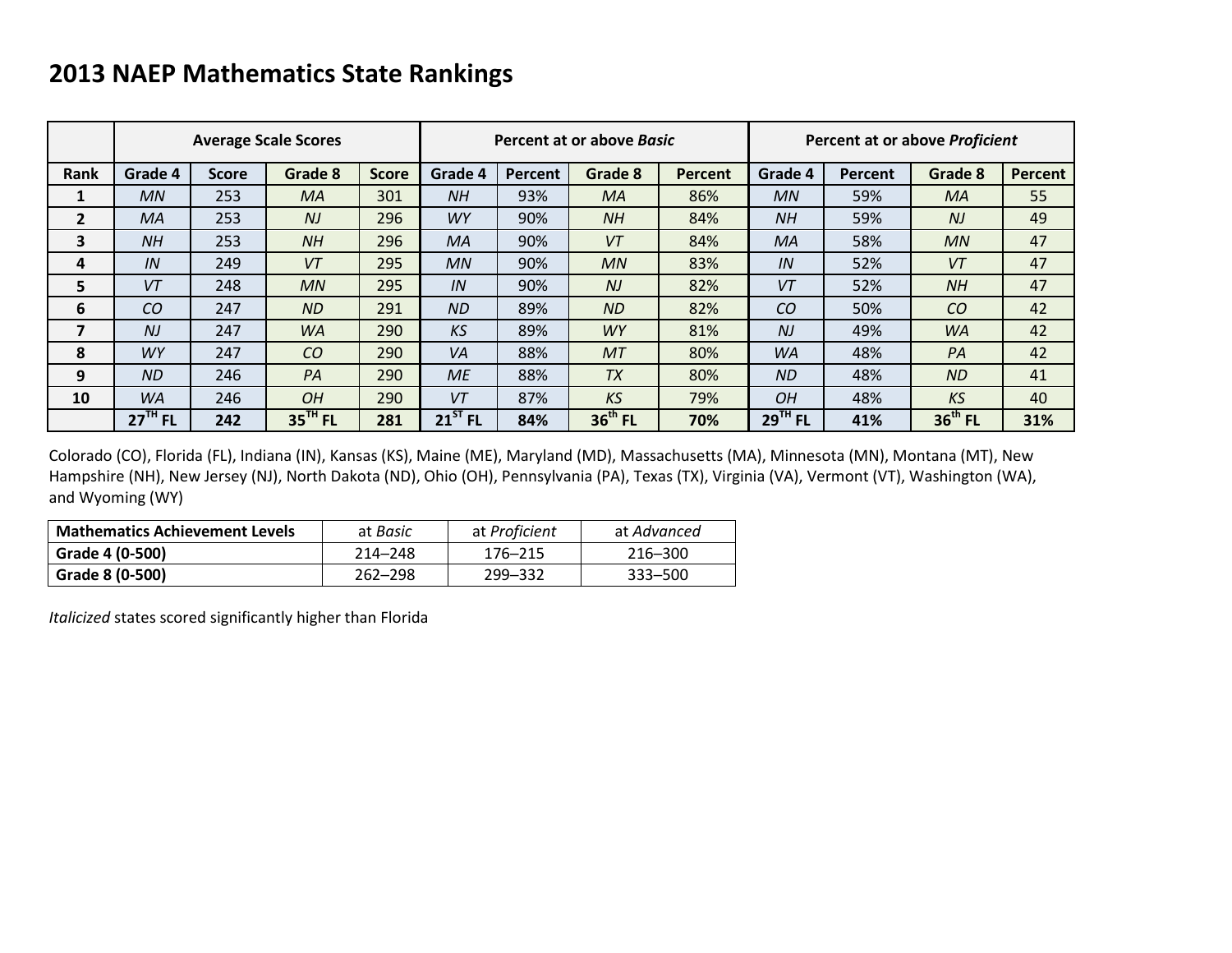### **Mathematics Average Scale Scores**